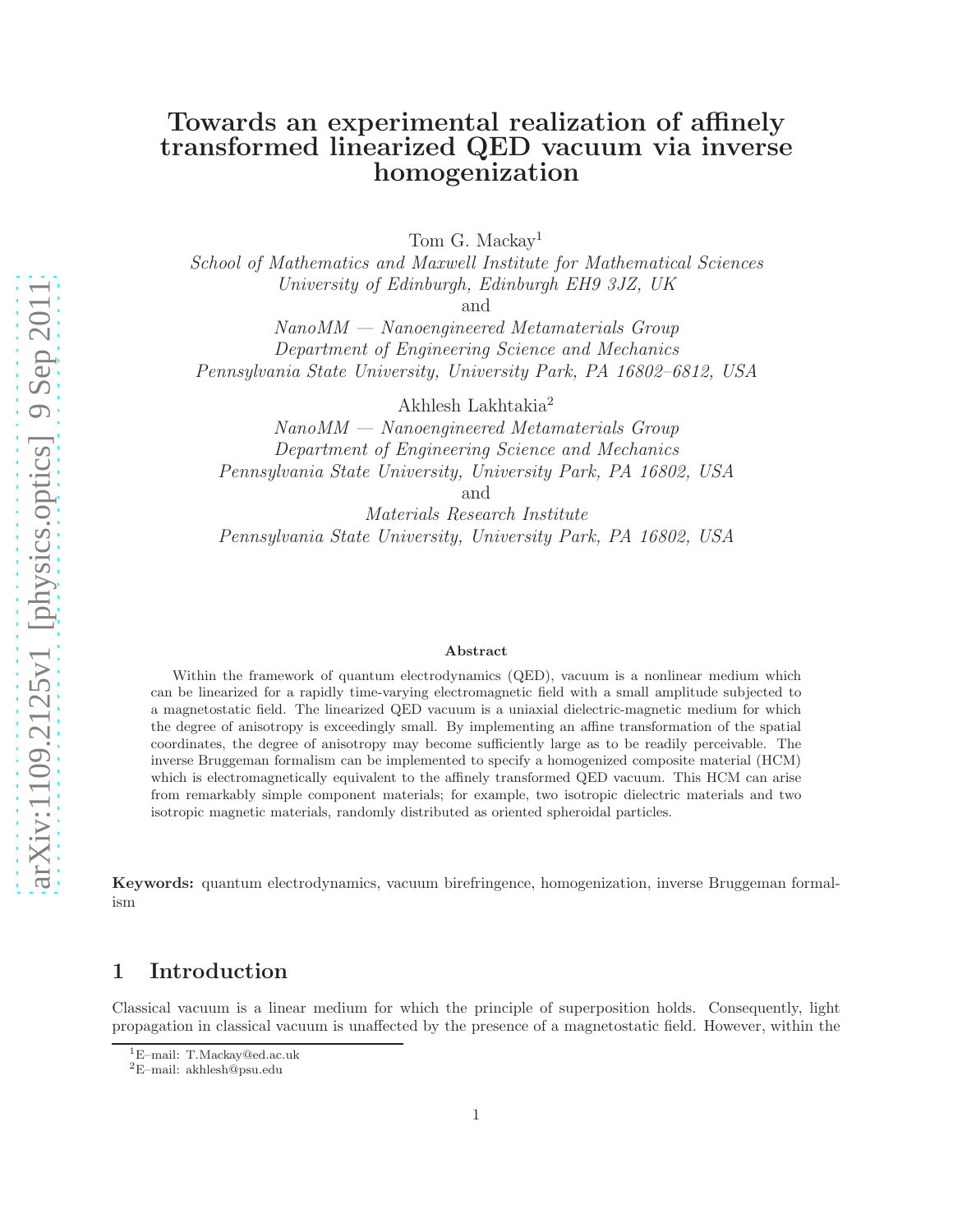framework of quantum electrodynamics (QED), vacuum is a nonlinear medium [1]. The QED vacuum can be linearized for a rapidly time-varying electromagnetic field with a small amplitude subjected to a slowly varying (or static) magnetic field [2]. A consequence of linearization is that the QED vacuum appears as a uniaxial dielectric–magnetic medium for optical fields [3]. The constitutive parameters which characterize this uniaxial medium depend on the magnitude and direction of the magnetostatic field.

The degree of anisotropy associated with the QED vacuum is exceedingly small. Consequently, a direct measurement of this attribute poses enormous challenges to experimentalists [4], and experimental verification of the anisotropy of the QED vacuum is eagerly awaited [5]. In view of this difficulty, we propose an experimental simulation of the QED vacuum which would enable the anisotropy to be explored for practicable magnetostatic fields. The simulation is based on a homogenized composite material (HCM), which arises from the homogenization of remarkably simple component materials. For example, the component materials could be isotropic dielectric and magnetic materials, randomly distributed as oriented spheroidal particles. Similar HCM-based simulations have recently been described for the Schwarzschild-(anti-)de Sitter spacetime [6] and cosmic strings [7].

In the following sections, 3-vectors are underlined with the addition of theˆsymbol denoting a unit vector. Double underlining indicates a  $3\times3$  dyadic with the dyadic transpose being labelled with the additional  $T$ symbol. The  $3\times3$  identity dyadic represented as  $\underline{I}$ . The permittivity and permeability of classical vacuum are written as  $\epsilon_0 = 8.854 \times 10^{-12}$  F m<sup>-1</sup> and  $\mu_0 = 4\pi \times 10^{-7}$  H m<sup>-1</sup>, respectively.

# 2 Electrodynamics of QED vacuum

We consider vacuum under the influence of a magnetostatic field  $\underline{B}_s = |\underline{B}_s| \hat{\underline{B}}_s$ . In classical vacuum, the passage of light is unaffected by  $\underline{B}_s$ , as reported by an inertial observer. However, this is not the case for the QED vacuum. The QED vacuum is a nonlinear medium which can be linearized for rapidly time– varying plane waves. Thereby, for propagation of light, QED vacuum is represented by the anisotropic dielectric–magnetic constitutive relations [3]

$$
\underline{D} = \epsilon_0 \underline{\epsilon} \cdot \underline{E}
$$
\n
$$
\underline{B} = \mu_0 \underline{\mu} \cdot \underline{H}
$$
\n(1)

The relative permittivity and relative permeability dyadics of the QED vacuum have the uniaxial forms [8]

$$
\underline{\underline{\underline{\epsilon}}} = \left(1 - 8a|\underline{B}_s|^2\right) \left(\underline{\underline{I}} - \hat{\underline{B}}_s \hat{\underline{B}}_s\right) + \left(1 + 20a|\underline{B}_s|^2\right) \hat{\underline{B}}_s \hat{\underline{B}}_s
$$
\n
$$
\underline{\underline{\mu}} = \frac{1}{1 - 8a|\underline{B}_s|^2} \left(\underline{\underline{I}} - \hat{\underline{B}}_s \hat{\underline{B}}_s\right) + \frac{1}{1 - 24a|\underline{B}_s|^2} \hat{\underline{B}}_s \hat{\underline{B}}_s
$$
\n
$$
\tag{2}
$$

where the constant  $a = 6.623 \times 10^{-26} \text{H}^{-1} \text{ kg}^{-1} \text{ m}^2 \text{ s}^2$ . The constitutive dyadics (2) were derived by Adler [3] from the Heisenberg–Euler effective Lagrangrian of the electromagnetic field [9, 10].

Since a is exceedingly small, the value of  $a|\underline{B}_s|^2$  is also exceedingly small in comparison with unity for typical values of  $|\underline{B}_s|$ . For example, in the PVLAS experiment  $|\underline{B}_s| = 5$  T typically [5], which yields  $a|\underline{B}_s|^2 = 1.656 \times 10^{-24}$ . Accordingly, the degree of anisotropy represented by the constitutive dyadics (2) is also exceedingly small. In order to achieve degrees of anisotropy that could be realistically attained in a controlled manner for a practical simulation of QED vacuum, we implement the affine transformation

$$
\underline{x} \mapsto \underline{x}' \equiv \underline{J} \cdot \underline{x} \tag{3}
$$

of the spatial coordinates. The transformation dyadic

$$
\underline{J} = p\left(\underline{I} - \hat{B}_s \hat{B}_s\right) + q\,\hat{B}_s \hat{B}_s\tag{4}
$$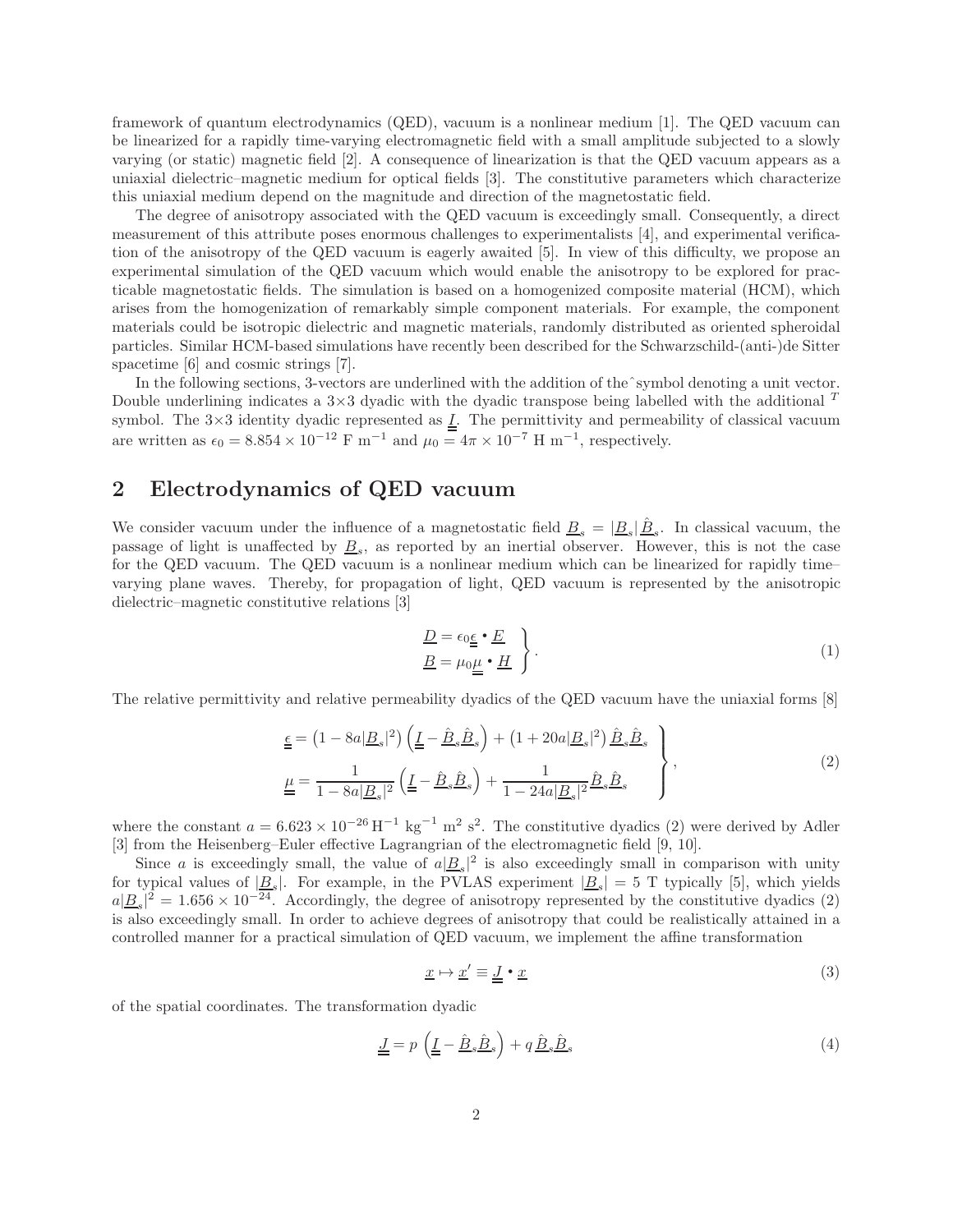employs

$$
p = \sqrt{\frac{(1 - 8a|B_s|^2)(1 + 20a|B_s|^2)}{(1 - 2\delta|B_s|)(1 + 5\delta|B_s|)}}
$$
  

$$
q = \frac{1 - 8a|B_s|^2}{1 - 2\delta|B_s|}
$$
 (5)

and the scalar parameter  $\delta > 0$ . For definiteness, we fix  $\delta = 0.02$ . Thus, the affine-transformed relative permittivity and permeability dyadics are given as [11]

$$
\underline{\epsilon}' \equiv \frac{1}{\det \underline{\epsilon}} \underline{J} \cdot \underline{\epsilon} \cdot \underline{J}^T \tag{6}
$$

$$
= (1 - 2\delta |B_s|) \left( \underline{I} - \hat{B}_s \hat{B}_s \right) + (1 + 5\delta |B_s|) \hat{B}_s \hat{B}_s \tag{7}
$$

$$
\equiv \epsilon'_t \left( \underline{I} - \underline{\hat{B}}_s \underline{\hat{B}}_s \right) + \epsilon'_s \underline{\hat{B}}_s \underline{\hat{B}}_s \tag{8}
$$

and

$$
\underline{\mu}' \equiv \frac{1}{\det \underline{\mu}} \underline{J} \cdot \underline{\mu} \cdot \underline{J}^T
$$
\n(9)

$$
= \frac{1 - 2\delta |B_s|}{\left(1 - 8a|B_s|^2\right)^2} \left(\underline{L} - \hat{B}_s \hat{B}_s\right) + \frac{1 + 5\delta |B_s|}{1 - 4a|B_s|^2 \left(1 + 120a|B_s|^2\right)} \hat{B}_s \hat{B}_s \tag{10}
$$

$$
\equiv \mu_t' \left( \underline{I} - \underline{\hat{B}}_s \underline{\hat{B}}_s \right) + \mu_s' \underline{\hat{B}}_s \underline{\hat{B}}_s. \tag{11}
$$

Notice that for the range  $|\underline{B}_s| \in (0, 10)$  T, the denominators of both terms on the right side of Eq. (10) are both approximately equal to unity, and therefore  $\underline{\epsilon}' \approx \underline{\mu}'$ . The components  $\epsilon'_{s}$  and  $\epsilon'_{t}$  are linearly dependent upon  $|\underline{B}_s|$ , as illustrated in Fig. 1. The plots of  $\mu'_{s,t}$  versus  $|\underline{B}_s|$  are practically identical to those of  $\epsilon'_{s,t}$ .

# 3 Simulation as a homogenized composite material

Let us now turn to the question: How can one specify an HCM which is a uniaxial dielectric-magnetic material with relative permittivity dyadic  $\underline{\epsilon}_{HCM} \equiv \underline{\epsilon}'$  and relative permeability dyadic  $\underline{\mu}_{HCM} \equiv \underline{\mu}'$ ? In order to answer this question, we make use of the well-established Bruggeman homogenization formalism [12, 13].

Suppose we consider the homogenization of four component materials, labelled  $a, b, c$  and  $d$ . Two of the components (a and b, say) are isotropic dielectric materials while the other two  $(c \text{ and } d)$  are isotropic magnetic materials. Thus, the component materials are specified by

- (i) the relative permittivities  $\epsilon_a$ ,  $\epsilon_b$ ,  $\epsilon_c$  and  $\epsilon_d$ , with  $\epsilon_c = \epsilon_d = 1$ ; and
- (ii) the relative permeabilities  $\mu_a$ ,  $\mu_b$ ,  $\mu_c$  and  $\mu_d$ , with  $\mu_a = \mu_b = 1$ .

The four component materials are randomly distributed with volume fractions  $f_a$ ,  $f_b$ ,  $f_c$ ,  $f_d \in (0,1)$ , with  $f_d = 1 - f_a - f_b - f_c$ . All four component materials consist of identically oriented spheroidal particles. The symmetry axis for all these spheroidal particles lies parallel to  $\underline{\hat{B}}_s$ . Accordingly, the surface of each spheroid relative to its centre is prescribed by the vector

$$
\underline{r}_s = \rho_\ell \underline{U}_\ell \cdot \hat{\underline{r}},\tag{12}
$$

wherein the shape dyadic

$$
\underline{U}_{\ell} = \left(\underline{I} - \hat{B}_s \hat{B}_s\right) + U_{\ell} \hat{B}_s \hat{B}_s, \qquad (\ell = a, b, c, d), \qquad (13)
$$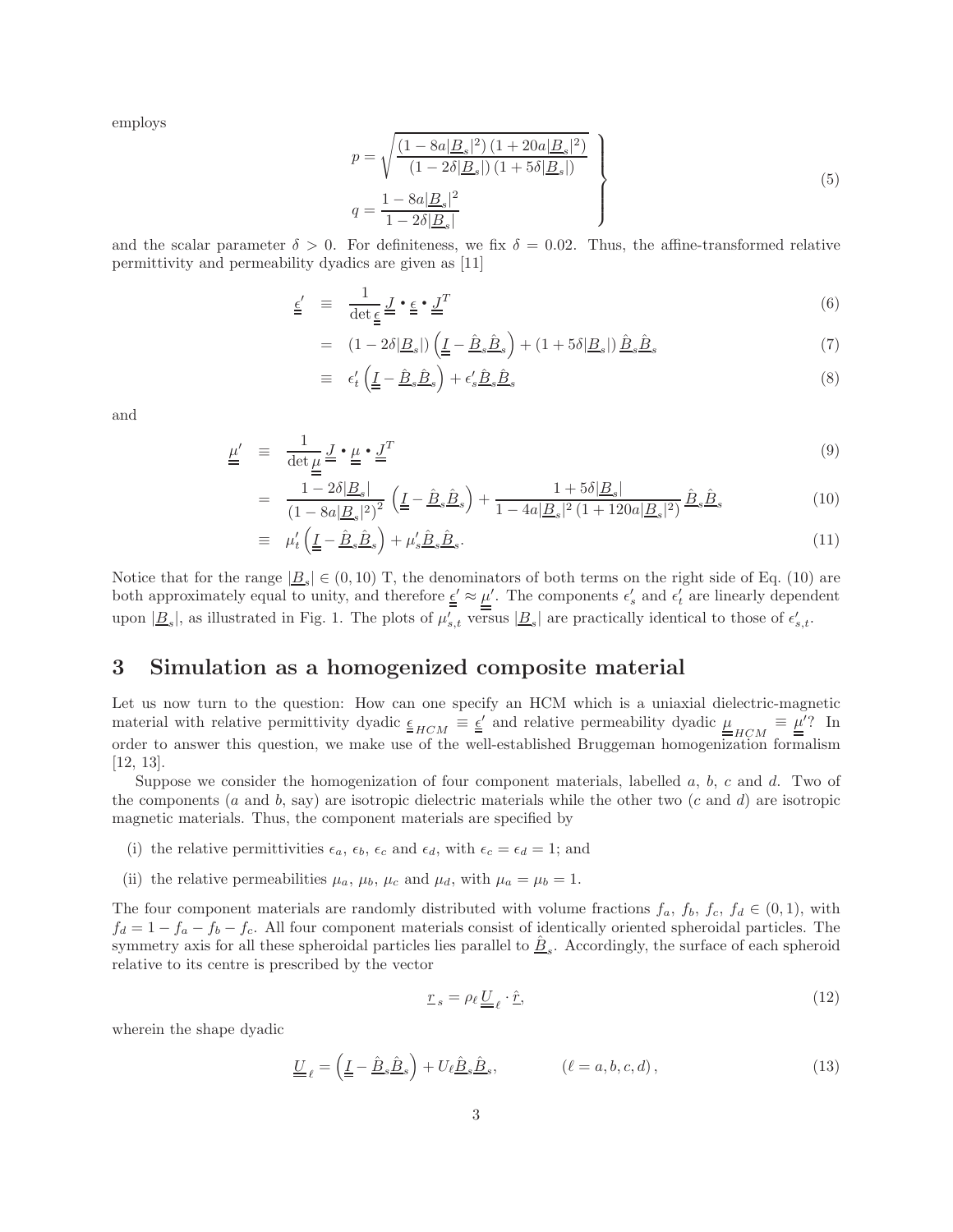is real symmetric [14] and positive definite, the radial unit vector is  $\hat{r}$ , and the linear measure  $\rho_{\ell}$  is required to be small compared to the electromagnetic wavelengths under consideration. The shape parameter  $U_{\ell} > 1$ for prolate spheroids and  $0 < U_{\ell} < 1$  for oblate ones.

Under the Bruggeman homogenization formalism, the corresponding HCM is a uniaxial dielectric-magnetic material, specified by relative permittivity and permeability dyadics of the form

$$
\underline{\tau}_{HCM} = \tau_t^{HCM} \left( \underline{I} - \hat{\underline{B}}_s \hat{\underline{B}}_s \right) + \tau_s^{HCM} \hat{\underline{B}}_s \hat{\underline{B}}_s, \qquad (\tau = \epsilon, \mu). \tag{14}
$$

For the particular case of the uniaxial dielectric-magnetic HCM involved here, full details of the numerical process of computing the dyadics  $\underline{\epsilon}_{HCM}$  and  $\underline{\mu}_{HCM}$ , from a knowledge of  $\epsilon_{a,b,c,d}$ ,  $\mu_{a,b,c,d}$ ,  $U_{a,b,c,d}$  and  $f_{a,b,c,d}$ are provided elsewhere [6].

Conventionally, homogenization formalisms are used to estimate the constitutive parameters of HCMs, based on a knowledge of the constitutive and morphological parameters of their component materials and their volume fractions. In contrast, here our goal is to estimate the constitutive and morphological parameters as well as the volume fractions of the component materials which give rise to a HCM such that  $\underline{\epsilon}_{HCM}$  coincides with  $\underline{\underline{e}}'$  and  $\underline{\underline{\mu}}_{HCM}$  coincides with  $\underline{\underline{\mu}}'$ . We do so via an inverse implementation of the Bruggeman formalism. Formal expressions of the inverse Bruggeman formalism are available [15], but in some instances these can be ill-defined [16]. In practice, the inverse formalism may be more effectively implemented by direct numerical methods [17]. Note that certain constitutive parameter regimes have been identified as problematic for the inverse Bruggeman formalism [18], but these regimes are not the same as those considered here.

We consider the following three different implementations of the inverse Bruggeman formalism. In each implementation, four scalar parameters are to be determined.

- I. The relative permittivities  $\epsilon_{a,b}$  and the relative permeabilities  $\mu_{c,d}$  are assumed to be known, and all spheroidal particles have the same shape, i.e.,  $U_a = U_b = U_c = U_d \equiv U$ . We then determine the common shape parameter U and the volume fractions  $f_a$ ,  $f_b$  and  $f_c$ .
- II. The relative permittivities  $\epsilon_{a,b}$  and the relative permeabilities  $\mu_{c,d}$  are assumed to be known, and the volume fractions  $f_{a,b,c}$  are fixed. We then determine the shape parameters  $U_a$ ,  $U_b$ ,  $U_c$  and  $U_d$ .
- III. The shape parameters  $U_{a,b,c,d}$  and the volume fractions  $f_{a,b,c}$  are fixed. We then determine the relative permittivities  $\epsilon_{a,b}$  and relative permeabilities  $\mu_{c,d}$ .

To describe the inversion of the Bruggeman formalism, let us focus on implementation I as a representative example, the inversion processes for implementations II and III being analogous. Suppose that  $\{\breve{\epsilon}_s^{HCM}, \breve{\epsilon}_t^{HCM}, \breve{\mu}_s^{HCM}\}$  are forward Bruggeman estimates of the HCM's relative permittivity and relative permeability parameters which are computed for physically reasonable ranges of the parameters U and  $f_{a,b,c}$ ; i.e.,  $U \in (U^-, U^+)$  and  $f_{a,b,c} \in (f_{a,b,c}^-, f_{a,b,c}^+)$ . Next:

(1) Let  $f_a = (f_a^+ + f_a^+) / 2$ ,  $f_b = (f_b^- + f_b^+)$  $\binom{+}{b}$  /2, and  $f_c = (f_c^- + f_c^+)$  /2. For all  $U \in (U^-, U^+)$ , determine the value  $U^{\dagger}$  which yields the minimum value of the scalar quantity

$$
\Delta = \left[ \left( \frac{\check{\epsilon}_s^{HCM} - \epsilon'_s}{\epsilon'_s} \right)^2 + \left( \frac{\check{\epsilon}_t^{HCM} - \epsilon'_t}{\epsilon'_t} \right)^2 + \left( \frac{\check{\mu}_s^{HCM} - \mu'_s}{\mu'_s} \right)^2 + \left( \frac{\check{\mu}_t^{Br} - \mu'_t}{\mu'_t} \right)^2 \right]^{1/2} . \tag{15}
$$

- (2) Let  $U = U^{\dagger}$ ,  $f_b = (f_b^- + f_b^+)$ Let  $U = U^{\dagger}$ ,  $f_b = (f_b^- + f_b^+) / 2$ , and  $f_c = (f_c^- + f_c^+) / 2$ . For all  $f_a \in (f_a^-, f_a^+)$ , determine the value  $f_a^{\dagger}$  which yields the minimum value of  $\Delta$ .
- (3) Let  $U = U^{\dagger}$ ,  $f_a = f_a^{\dagger}$ , and  $f_c = (f_c^- + f_c^+) / 2$ . For all  $f_b \in (f_b^-, f_b^+)$ , determine the value  $f_b^{\dagger}$  which yields the minimum value of  $\Delta$ .
- (4) Let  $U = U^{\dagger}$ ,  $f_a = f_a^{\dagger}$ , and  $f_b = f_b^{\dagger}$ . For all  $f_c \in (f_c^-, f_c^+)$ , determine the value  $f_c^{\dagger}$  which yields the minimum value of  $\Delta$ .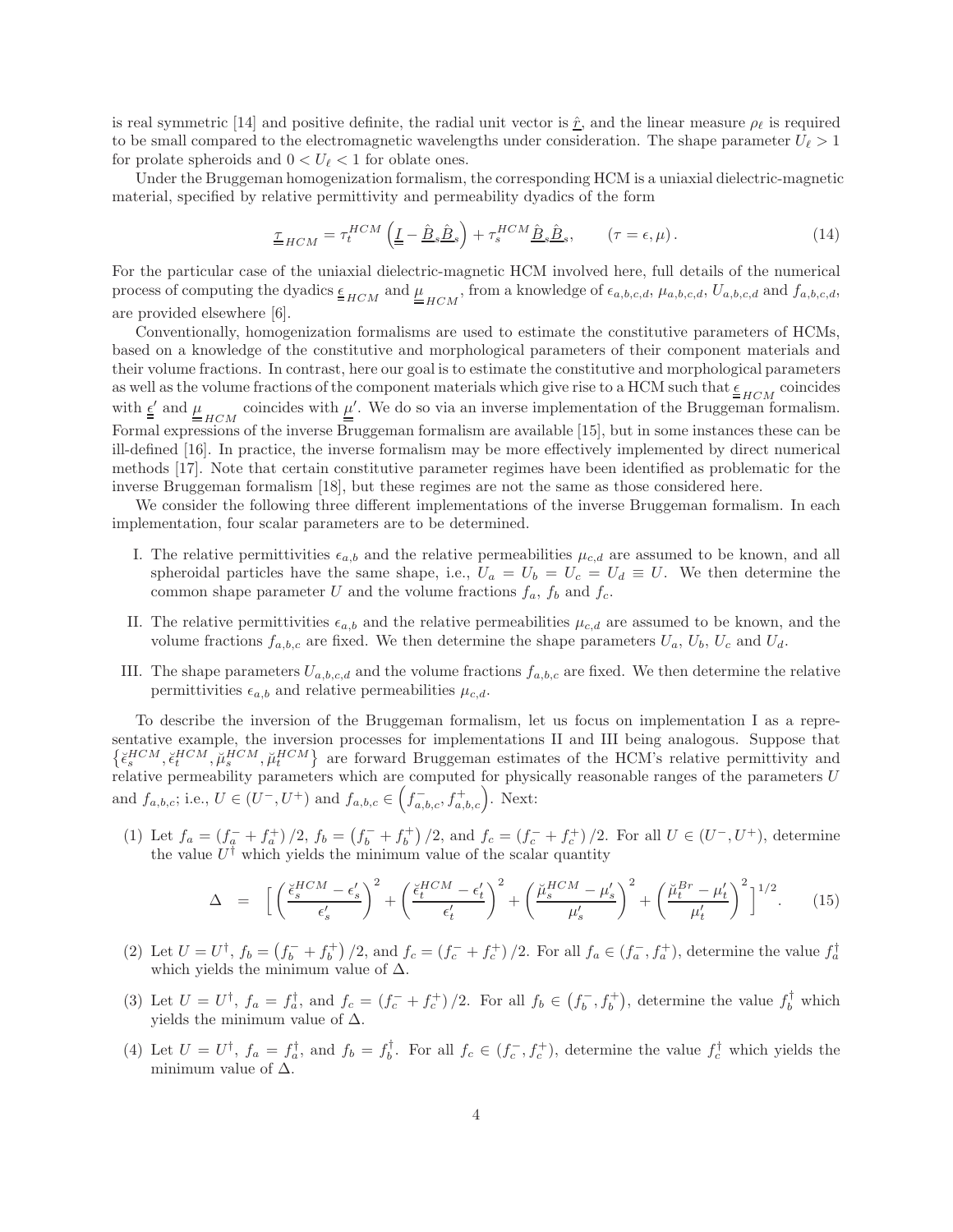The steps (1)–(4) are then repeated, with  $f_a^{\dagger}$ ,  $f_b^{\dagger}$ , and  $f_c^{\dagger}$  being the fixed values of  $f_{a,b,c}$  in step (1),  $f_b^{\dagger}$  and  $f_c^{\dagger}$  being the fixed values of  $f_{b,c}$  in step (2), and  $f_c^{\dagger}$  being the fixed value of  $f_c$  in step (3), until the value of  $\Delta$  becomes acceptably small.

#### 4 Numerical illustrations

Numerical illustrations of the implementations I–III are provided in Figs. 2–4. For all results presented, the degree of convergence of the numerical schemes which provide the inverse Bruggeman estimates was  $\lt 1\%$ . and in most instances this value was  $< 0.1\%$ .

- I. For Fig. 2, the constitutive parameters of the component materials were taken to be  $\epsilon_a = 4$ ,  $\epsilon_b = 0.3$ ,  $\mu_c = 3.4$  and  $\mu_d = 0.4$ . The computed common shape parameter U and volume fractions  $f_{a,b,c}$  are plotted versus  $|\underline{B}_s|$ . While the volume fractions vary little as  $|\underline{B}_s|$  is increased from 1 to 2.5 T, the common shape parameter increases exponentially.
- II. The constitutive parameters of the component materials were again taken to be  $\epsilon_a = 4$ ,  $\epsilon_b = 0.3$ ,  $\mu_c = 3.4$  and  $\mu_d = 0.4$  for Fig. 3. In addition, the volume fractions were fixed at  $f_a = 0.15$ ,  $f_b = 0.25$ and  $f_c = 0.21$ . The computed four shape parameters  $U_{a,b,c,d}$  are plotted versus  $|\underline{B}_s|$ . All four shape parameters increase uniformly as  $|\underline{B}_s|$  is increased from 1 to 2 T. This reflects the fact that the degree of anisotropy of the HCM is required to increase as  $|\underline{B}_s|$  increases.
- III. Lastly, in Fig. 4 the common shape parameter is fixed at  $U = 5$  while the volume fractions are fixed at  $f_{a,b,c} = 2.5$ . The computed constitutive parameters  $\epsilon_{a,b}$  and  $\mu_{c,d}$  are plotted versus  $|\underline{B}_s|$ . In this case,  $\epsilon_a$  turns out to be approximately the same as  $\mu_c$ . And similarly  $\epsilon_b$  turns out to be approximately the same as  $\mu_d$ . While  $\epsilon_a$  and  $\mu_c$  decrease uniformly as  $|\underline{B}_s|$  is increased from 1 to 3 T, the opposite is true of  $\epsilon_b$  and  $\mu_d$ .

### 5 Closing remarks

By means of the inverse Bruggeman formalism, an HCM may be specified which is electromagnetically equivalent to the QED vacuum subject to a spatial affine transformation. The affinely transformed QED vacuum retains the same uniaxial dielectric-magnetic form as the un-transformed QED vacuum, but the degee of anisotropy is greatly exaggerated by means of the affine transformation. By reversing the transformation represented by eq. (3), the properties of QED vacuum may be inferred from those of the HCM.

For illustration, the inverse homogenization formulation presented here was based on four isotropic component materials. However, the desired HCM could also be realized by alternative inverse homogenization formulations. For example, the HCM could arise from only two component materials. These two components materials could be either both isotropic dielectric-magnetic materials distributed as oriented spheroidal particles or both uniaxial dielectric-magnetic materials (with parallel symmetry axes) distributed as spherical particles [13, 19]. However, the four-component formulation presented here involves the simplest of component materials and allows a large degree of freedom in choosing their constitutive parameters.

Finally, let us note that the relative permittivities and relative permeabilities of the component materials needed for the HCM, as presented in Figs. 2–4, are not at all infeasible. Indeed, present-day technology allows for the possibility of materials with a considerably wider range of constitutive parameters to be engineered [20, 21, 22].

Acknowledgment: AL thanks the Charles Godfrey Binder Endowment at Penn State for partial financial support of his research activities.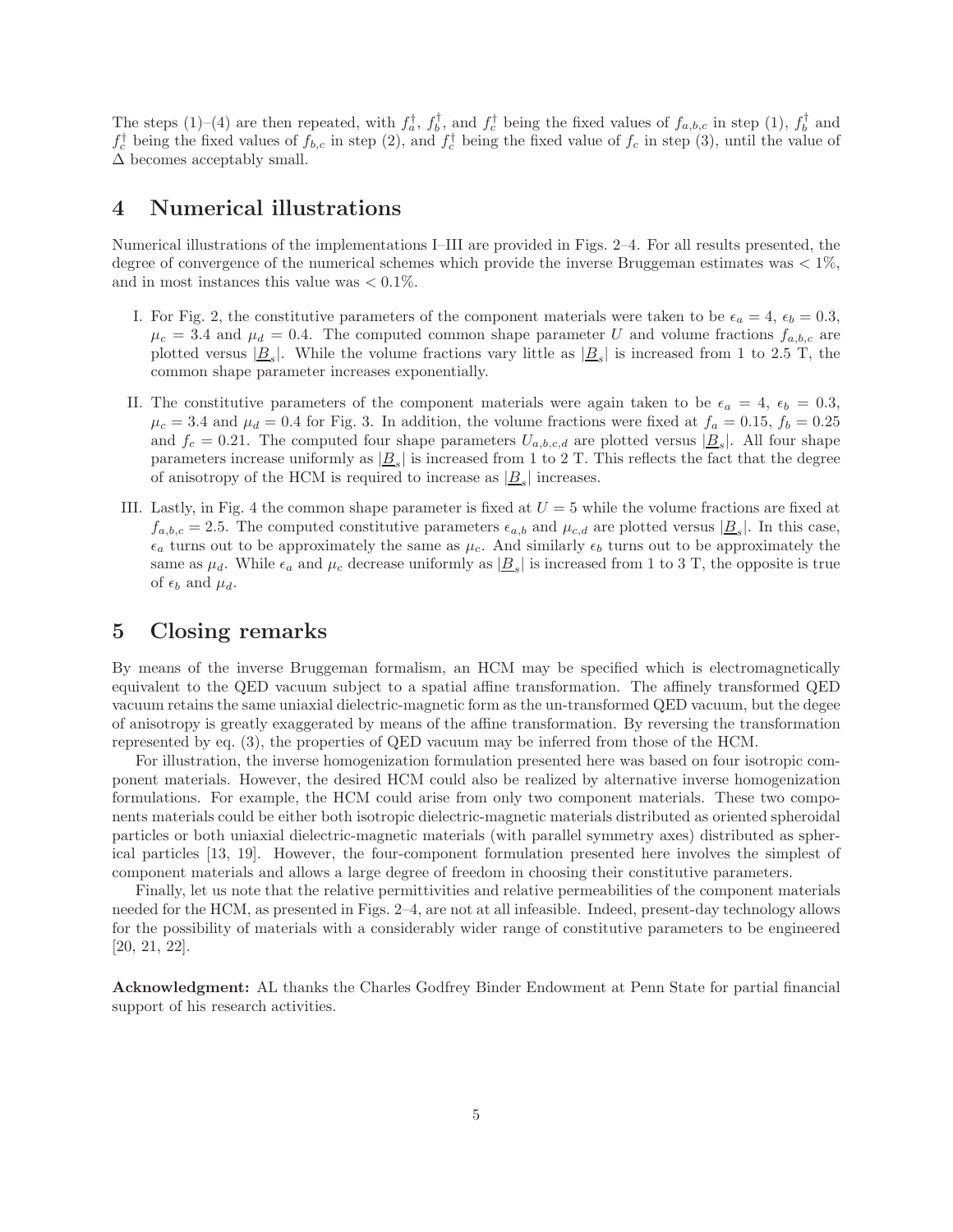# References

- [1] J. D. Jackson, Classical Electrodynamics, 3rd ed., Wiley, New York, NY, USA, 1999, pp. 9-13.
- [2] S. L. Adler, J. Phys. A: Math. Theor. 40 (2007) F143; correction: 40 (2007) 5767.
- [3] S. L. Adler, Ann. Phys. (NY) 67 (1971) 599.
- [4] E. Iacopini, E. Zavattini, Phys. Lett. B 85 (1979) 151.
- [5] E. Zavattini, G. Zavattini, G. Ruoso, E. Polacco, E. Milotti, M. Karuza, U. Gastaldi, G. Di Domenico, F. Della Valle, R. Cimino, S. Carusotto, G. Cantatore, M. Bregant, Phys. Rev. Lett. 96 (2006) 110406. See also Editorial Note, Phys. Rev. Lett. 99 (2007) 129901.
- [6] T. G. Mackay, A. Lakhtakia, Phys. Rev. B 83 (2011) 195424.
- [7] T. G. Mackay, A. Lakhtakia, http : //arxiv.org/abs/1108.5936
- [8] A. Lakhtakia, T. G. Mackay, Electromagnetics 27 (2007) 341.
- [9] W. Heisenberg, H. Euler, Z. Phys. 98 (1936) 714.
- [10] J. Schwinger, Phys. Rev. 82 (1951) 664.
- [11] M. Yan, W. Yan, M. Qiu, Prog. Opt. 52 (2009) 261.
- [12] W. S. Wiglhofer, A. Lakhtakia, B. Michel, Microw. Opt. Technol. Lett. 15 (1997) 263; correction: 22 (1999) 221.
- [13] T. G. Mackay, A. Lakhtakia, Electromagnetic Anisotropy and Bianisotropy: A Field Guide, World Scientific, Singaore, 2010, chap. 6.
- [14] A. Lakhtakia, Microw. Opt. Technol. Lett. 27 (2000) 175.
- [15] W. S. Weiglhofer, Microw. Opt. Technol. Lett. 28 (2001) 421.
- [16] E. Cherkaev, Inverse Problems 17 (2001) 1203.
- [17] T. G. Mackay, A. Lakhtakia, J. Nanophoton. 4 (2010) 041535.
- [18] S. S. Jamaian, T. G. Mackay, J. Nanophoton. 4 (2010) 043510.
- [19] T. G. Mackay, W. S. Weiglhofer, J. Opt. A: Pure Appl. Opt. 2 (2000) 426.
- [20] A. Alù, M. Silveirinha, A. Salandrino, N. Engheta, Phys. Rev. B 75 (2007) 155410.
- [21] G. Lovat, P. Burghignoli, F. Capolino, D. R. Jackson, IET Microw. Antennas Propagat. 1 (2007) 177.
- [22] M. N. Navarro-Cía, M. Beruete, I. Campillo, M Sorolla, Phys. Rev. B 83 (2011) 115112.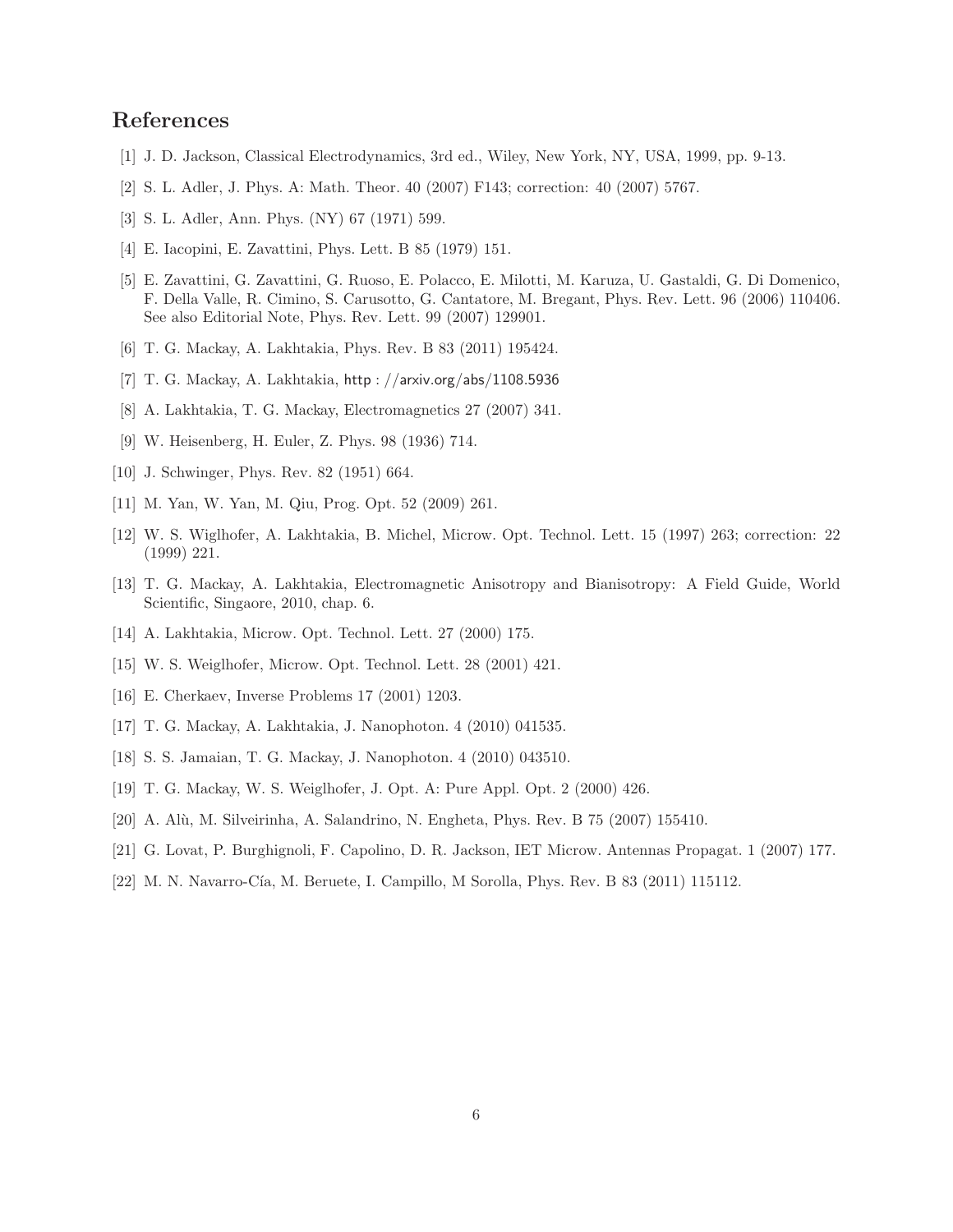

Figure 1: The relative permittivity parameters  $\epsilon'_{s}$  (blue, dashed) and  $\epsilon'_{t}$  (red, solid) plotted versus  $|\underline{B}_{s}|$  (T).



Figure 2: Implementation I. The common shape parameter U (thick solid, red) and volume fractions  $f_a$ (dashed, green),  $f_b$  (broken dashed, blue), and  $f_c$  (thin solid, blue) plotted versus  $|B_s|$  (T). The relative permittivities  $\epsilon_a = 4$ ,  $\epsilon_b = 0.3$ ,  $\mu_c = 3.4$  and  $\mu_d = 0.4$ .